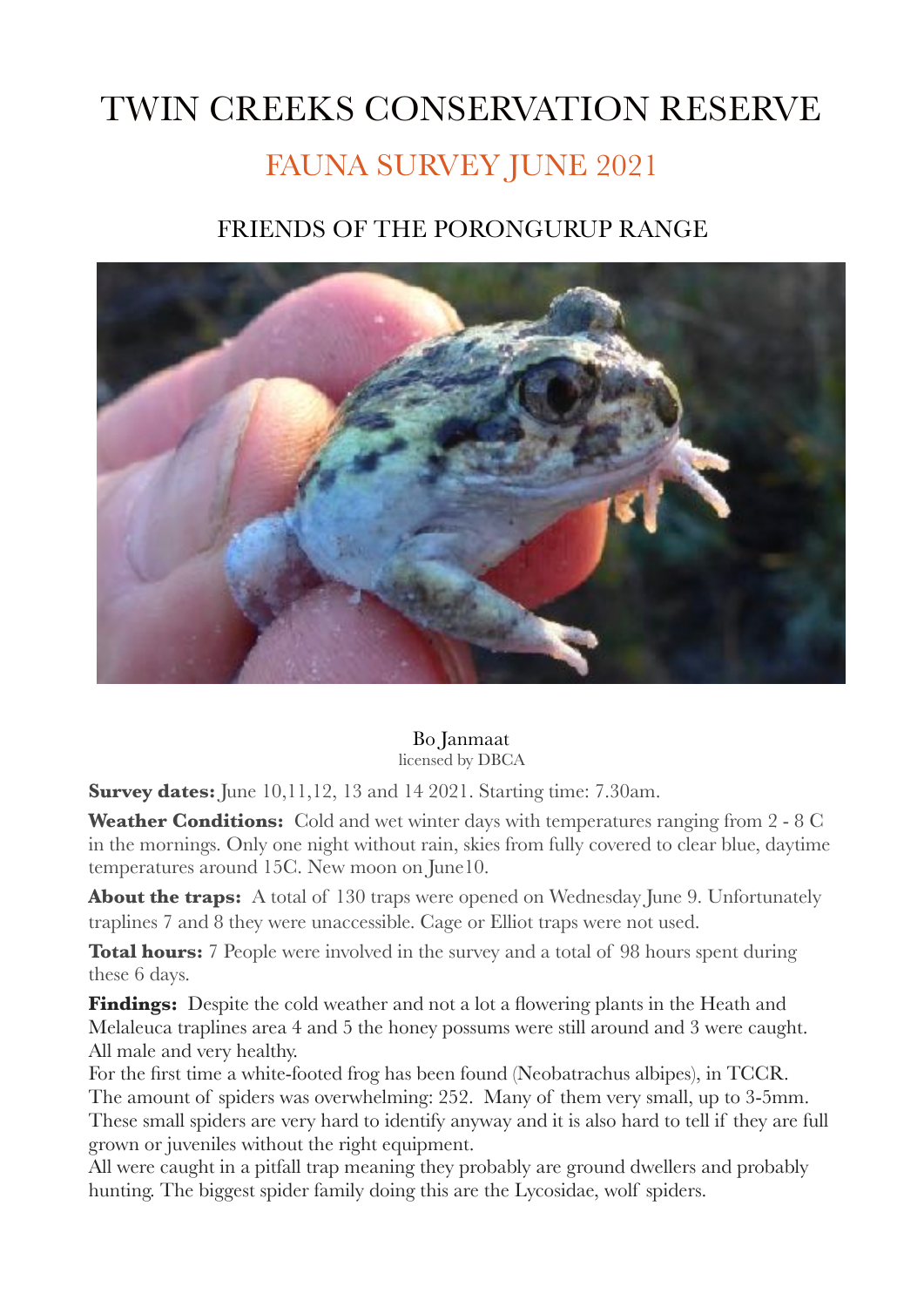The rain activated the Portuguese millipedes, black shiny and thin, different from the native ones which are a bit rounder and fatter. You need to see them next to each other to see the difference.

Again the Black Gloved Wallaby has not been spotted during this survey. They like to hang around in the same area and was last spotted in October 2020.

The 'TCCR FAUNA COUNT OVERVIEW' sheet compares the results of this survey with surveys in the past.

**A big thank you** to the TEAM: Lucia Quearry, Garry Mulder, Loxley Fedec, Jacob Crowe, Jarvis Smallman and Judith McKinnon. And a very big thank you to the weather treating us very well! Images by Bo Janmaat.



Honey possum. Only males were caught, their skull sizes ranging from 22 to 26 mm and scrotum size ranging from 13 to 24mm. The small scrotum indicates they are probably juveniles, when about 6 months old their scrotum gets bigger because of sperm production.



Camponotus johnclarki. This ant was holding on to its egg all the time, didn't let go of it.



Platform spider or Long-Jawed Orb Weaver (Corasoides occidentalis) You can see the long fangs and big chelicerae (here red coloured) Body is 15mm long, overall 51mm.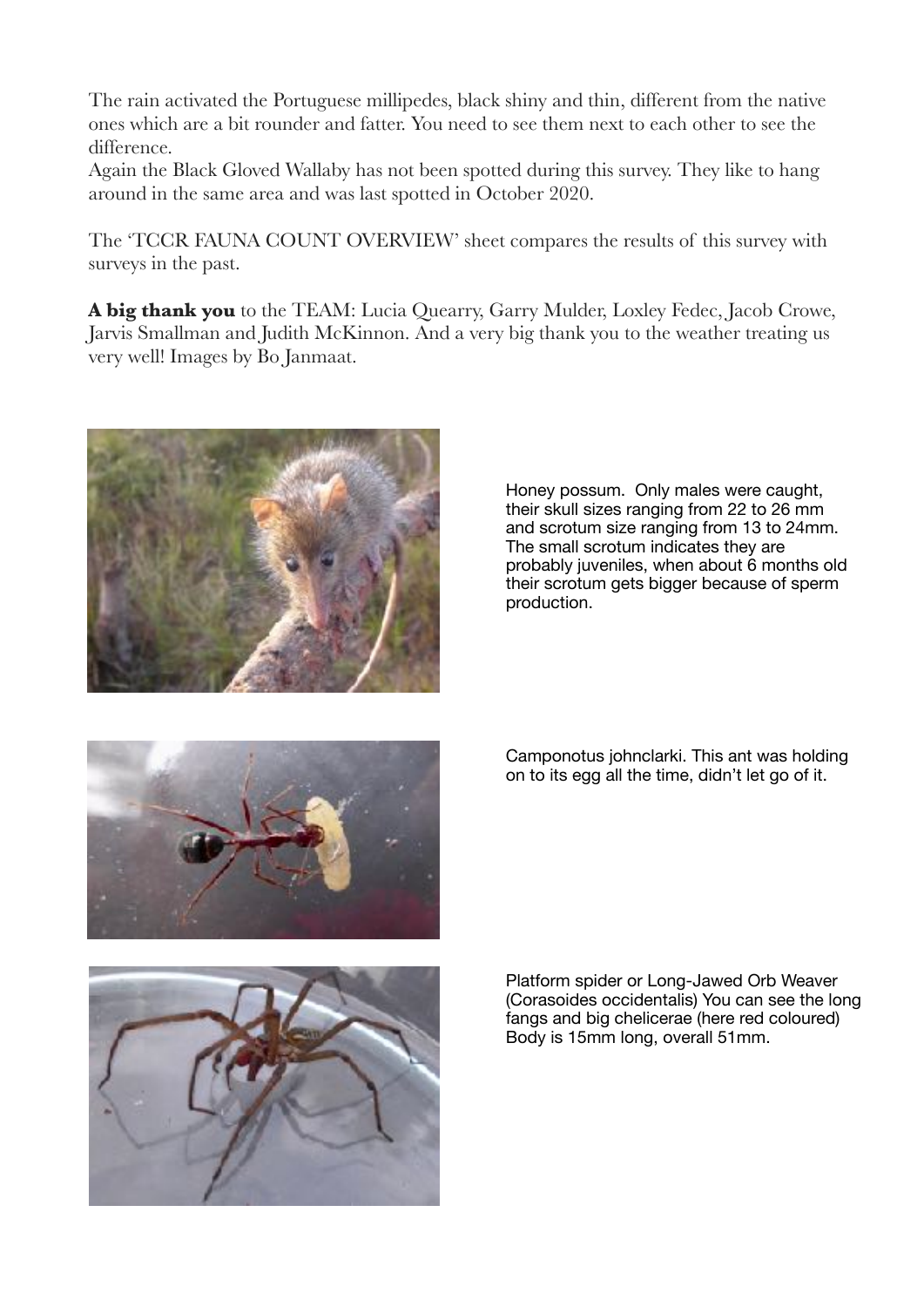

Larve of a darkling beetle - Subtribe Lagriina. It has 6 legs and is part of a large family of beetles called: Tenebrionidae (more than 20,000 species). 44 of these larvae were found all about 12mm long, not sure to what this one will grow.

Myrmecia mandibularis. A bull ant with a big head and a red ending abdomen. It has almost straight and smooth mandibles no big teeth only sharp at the very end. Body is 15mm long.





Western Banjo frog or Pobblebonk (Limnodynastes dorsalis). Often different in colour and pattern but always red in the groin and a gland on the upper part of the leg. This one measured 53mm.





Ant-Like Stone Beetle - Subfamily Scymaeninae. These beetles are called 'ant-like' because they have a narrowing between head and thorax and thorax and abdomen. This specimen is a big one: 3mm

A tiny red velvet mite with white dots: Family Trombidiidae. 5 Red velvet mites were found this time all very small about 1.5mm